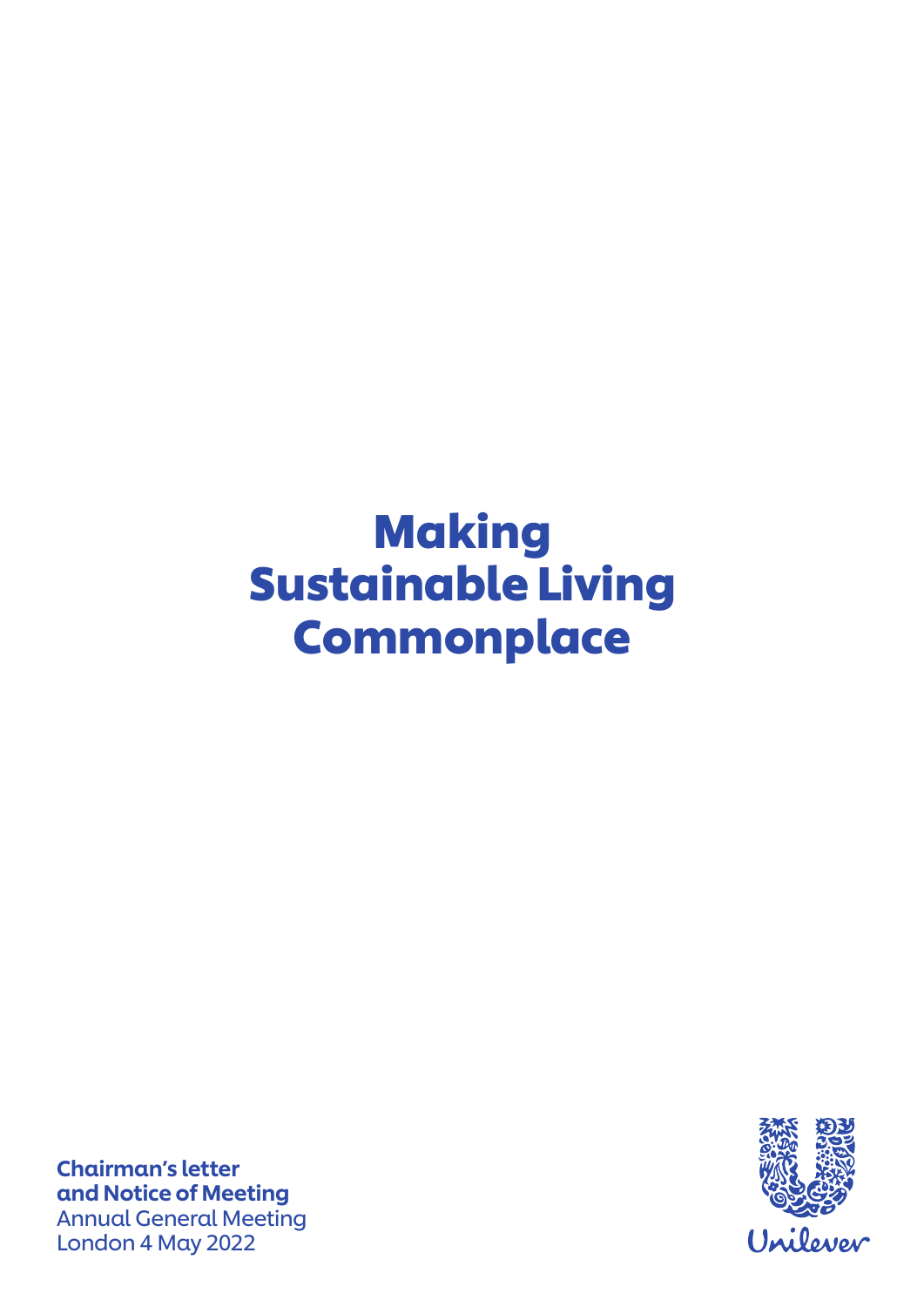

Unilever House, 100 Victoria Embankment, London EC4Y 0DY Telephone 020 7822 5252

This document is important and requires your immediate attention. If you are in any doubt as to what action you should take, you are recommended to consult your stockbroker, bank manager, solicitor, accountant or other professional adviser under the Financial Services and Markets Act 2000 as soon as possible. If you have sold or otherwise transferred all of your shares, please pass this document to the purchaser or transferee, or to the person who arranged the sale or transfer so they can pass this document to the person who now holds the shares.

22 March 2022



Nils Andersen Chairman

Dear Shareholder,

I write to provide you with notice of the annual general meeting of Unilever PLC (the 'AGM') to be held at 2.30pm BST on Wednesday 4 May 2022 at the Queen Elizabeth II Centre in Westminster, London SW1P 3EE.

At the AGM, Alan Jope, the Chief Executive Officer, will update you on the progress of the business in 2021. Following this presentation, we will have a Q&A session before we conduct the formal business of the Meeting.

Both Laura Cha and John Rishton will be retiring at the conclusion of this year's AGM upon reaching a tenure of nine years. On behalf of the Board, I would like to thank them both for their outstanding and valued contribution to Unilever. In anticipation of these retirements, we felt it prudent to appoint two Non-Executive Directors in 2021 and were delighted that both Adrian Hennah and Ruby Lu agreed to join the Board on 1 November 2021. We are therefore asking you to elect Adrian Hennah and Ruby Lu for the first time at this AGM. All other current Directors, with the exception of Laura Cha and John Rishton, are offering themselves for re-election at the AGM.

The resolutions cover ordinary course business for an AGM. Resolutions 1 to 13 cover consideration of the Annual Report and Accounts 2021, approval of the Directors' Remuneration Report 2021 and the reelection and election of directors. Resolutions 14 to 21 are similar to those which shareholders have passed in previous years, covering issues such as authorities for the allotment and repurchase of shares and the re-appointment of the auditor. Full explanations of all proposed resolutions are set out in the Explanatory Notes to the Resolutions.

Your Board believes that all the resolutions set out in the Notice of Meeting are in the best interests of the Company and its shareholders. Accordingly, the Directors unanimously recommend that you vote in favour of the resolutions, as they intend to do themselves in respect of their own shares in the Company.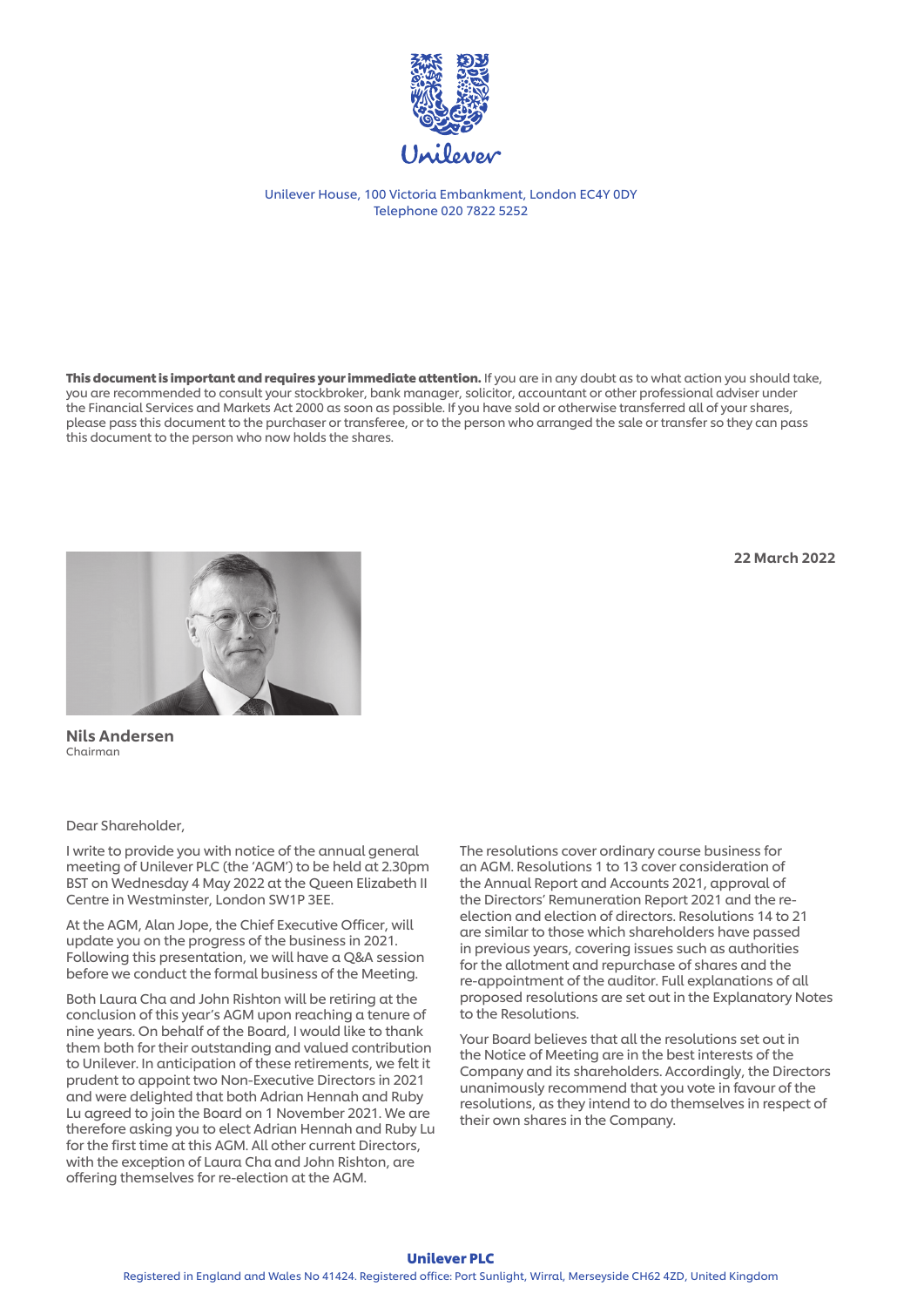Unilever understands that certain of our shareholders may be unable to attend the AGM in person. We will therefore be streaming a live webcast of the AGM (including the Q&A session) and details on how shareholders can access this webcast are provided on pages 9 and 10.

Shareholders are encouraged to submit questions for the Q&A session in advance by emailing shareholder.services@unilever.com before 1.00pm BST on 29 April 2022. After responding to these pre-submitted questions, shareholders who attend the AGM in person will be able to ask questions. Of course, you are also invited to write to me at any time should you wish. Alternatively, you may be able to find the answer to your question on our website at www.unilever.com.

Any updates relating to the AGM will be included on Unilever's website (www.unilever.com/agm).

Enclosed with this letter you will find the formal Notice of Meeting being convened, together with the Explanatory Notes to the business of the meeting. Our 2021 year-end documents are available on our website at www.unilever.com/ara.

You can register your proxy vote either using our electronic voting facility via www.unilever.com/agm or by completing and returning the proxy form, in accordance with the instructions set out on the back of your proxy form. Institutional investors are able to cast their votes using CREST electronic proxy voting.

Holders of shares in the Company held through Euroclear Nederland who wish to participate in the voting process can render their voting instructions electronically via www.abnamro.com/evoting.

As usual at the AGM, all resolutions will be put to a poll. This will ensure an exact and definitive result.

The results of the AGM will be announced on the Unilever website www.unilever.com/agm as soon as possible after being released to the London Stock Exchange.

All your votes are important to us and I would urge you to complete and return your votes by proxy in good time, and in any event no later than 2.30pm BST on 2 May 2022.

Shareholders will have received the Unilever Annual Report and Accounts 2021, or will have been notified of its availability on our website at www.unilever.com/ara. Unilever PLC is encouraging all shareholders to receive shareholder communication and payments electronically as part of a commitment to reducing its environmental footprint. If you do not already do so, you can register to receive future shareholder communications via email by logging onto www.investorcentre.co.uk/ecomms.

Yours sincerely,

Pobles

Nils Andersen Chairman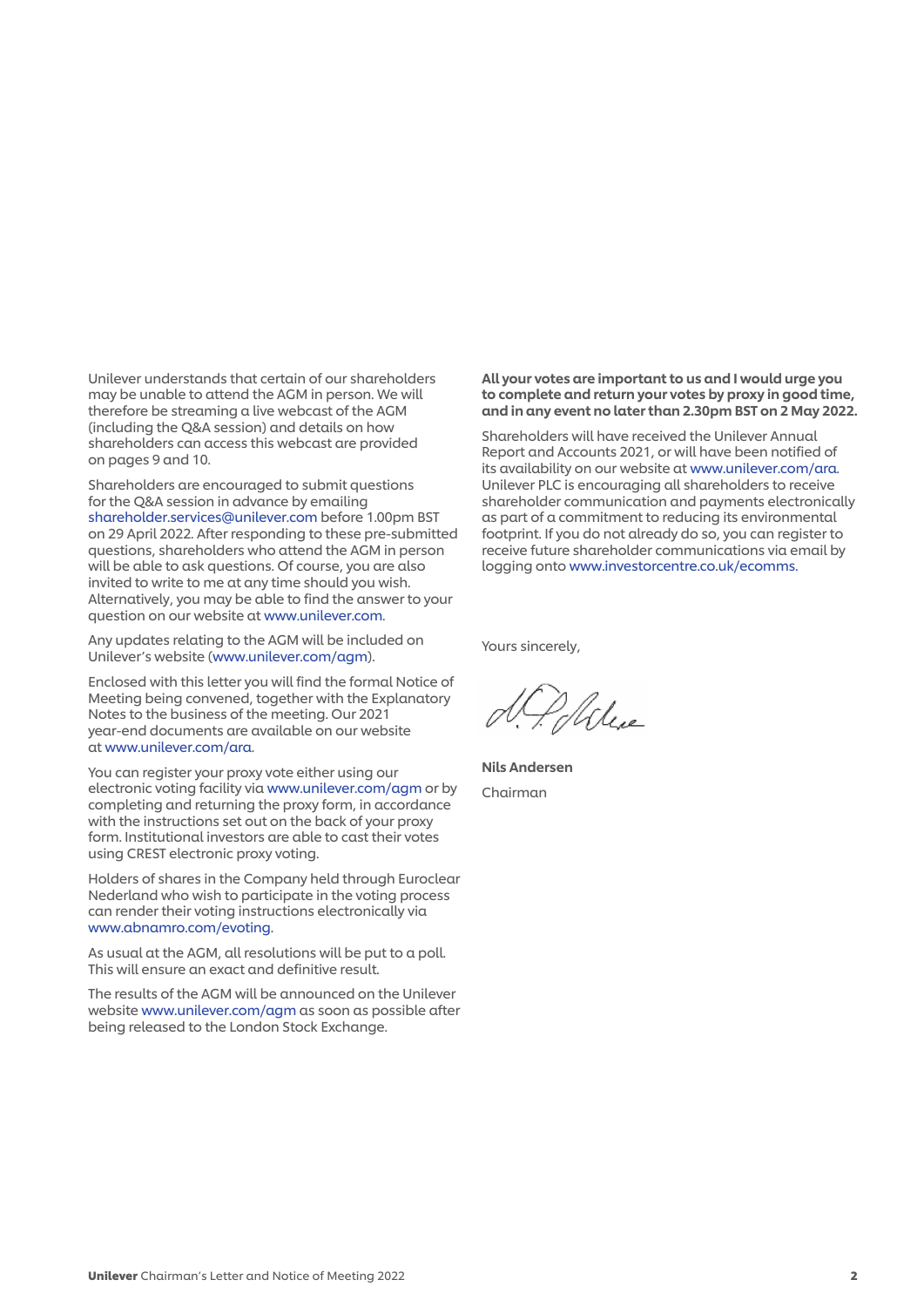## Unilever PLC Notice of Meeting 2022

Notice is hereby given that the Annual General Meeting of Unilever PLC (the 'Company') will be held at the Queen Elizabeth II Centre, Broad Sanctuary, Westminster, London SW1P 3EE at 2.30pm BST on Wednesday 4 May 2022 to transact the following business:

To consider and, if thought fit, pass resolutions 1 to 17 (inclusive) as ordinary resolutions:

- 1. To receive and consider the Accounts and Balance Sheet for the year ended 31 December 2021, together with the Directors' Report, the Auditor's Report and the Strategic Report.
- 2. To consider and, if thought fit, approve the Directors' Remuneration Report which is set out on pages 84 to 104 of the Unilever Annual Report and Accounts 2021.
- 3. To re-elect Mr N Andersen as a Non-Executive Director.
- 4. To re-elect Dr J Hartmann as a Non-Executive Director.
- 5. To re-elect Mr A Jope as an Executive Director.
- 6. To re-elect Ms A Jung as a Non-Executive Director.
- 7. To re-elect Ms S Kilsby as a Non-Executive Director.
- 8. To re-elect Mr S Masiyiwa as a Non-Executive Director.
- 9. To re-elect Professor Y Moon as a Non-Executive Director.
- 10. To re-elect Mr G Pitkethly as an Executive Director.
- 11. To re-elect Mr F Sijbesma as a Non-Executive Director.
- 12. To elect Mr A Hennah as a Non-Executive Director.
- 13. To elect Mrs R Lu as a Non-Executive Director.
- 14. To reappoint KPMG LLP as Auditor of the Company to hold office until the conclusion of the next general meeting at which Accounts are laid before the members.
- 15. To authorise the Directors to fix the remuneration of the Auditor.
- 16. THAT in accordance with Section 366 of the Companies Act 2006, the Company and all companies that are its subsidiaries at any time during the period for which this resolution is effective be and are hereby authorised to:
	- a make political donations (as such term is defined in Section 364 of the Companies Act 2006) to political parties to which Part 14 of the Companies Act 2006 applies and independent election candidates to whom Part 14 of the Companies Act 2006 applies, not exceeding £100,000 in aggregate in any financial year;
	- b make political donations (as such term is defined in Section 364 of the Companies Act 2006) to political organisations to which Part 14 of the Companies Act 2006 applies other than to political parties (to which Part 14 of the Companies Act 2006 applies) not exceeding £100,000 in aggregate in any financial year; and
	- c to incur political expenditure (as such term is defined in Section 365 of the Companies Act 2006) not exceeding £100,000 in aggregate in any financial year,

 in each case during the period beginning with the date of passing this resolution and ending at the earlier of the conclusion of next year's Annual General Meeting or at close of business on 30 June 2023 provided that the aggregate expenditure under paragraphs (a), (b) and (c) shall not exceed £100,000 in total.

17. THAT the Directors be and are hereby generally and unconditionally authorised pursuant to and in accordance with Section 551 of the Companies Act 2006 to exercise all the powers of the Company to allot shares in the Company and to grant rights to subscribe for or to convert any security into shares in the Company up to an aggregate nominal amount of £26,559,400, such authority to apply in substitution for all previous authorities pursuant to Section 551 of the Companies Act 2006 and to expire at the earlier of the conclusion of next year's Annual General Meeting or at close of business on 30 June 2023, save that the Company may before such expiry make an offer or agreement which would or might require shares to be allotted or rights to subscribe for or convert securities into shares to be granted after such expiry and the Directors may allot shares or grant rights to subscribe for or convert securities into shares under any such offer or agreement as if the authority had not expired.

 To consider and, if thought fit, pass resolutions 18 to 21 (inclusive) as special resolutions:

- 18. THAT, subject to the passing of resolution 17 above, the Directors be authorised to allot equity securities (as defined in Section 560(1) of the Companies Act 2006) wholly for cash pursuant to the authority given by resolution 17 above or where the allotment constitutes an allotment of equity securities by virtue of Section 560(3) of the Companies Act 2006, in each case:
	- a in connection with a pre-emptive offer; and
	- b otherwise than in connection with a pre-emptive offer, up to an aggregate nominal amount of £3,984,879;

 as if Section 561(1) of the Companies Act 2006 did not apply to any such allotment;

 provided that this authority shall expire at the earlier of the conclusion of next year's Annual General Meeting or at close of business on 30 June 2023, save that the Company may, before such expiry, make offers and enter into agreements which would, or might, require equity securities to be allotted and treasury shares to be sold after such expiry and the Directors may allot equity securities and sell treasury shares in pursuance of any such offer or agreement as if the authority had not expired.

For the purposes of this resolution:

- I. 'pre-emptive offer' means an offer of equity securities open for acceptance for a period fixed by the Directors to:
	- i holders (other than the Company) on the register on a record date fixed by the Directors of ordinary shares in proportion to their respective holdings; and
	- ii other persons so entitled by virtue of the rights attaching to any other equity securities held by them, but subject in both cases to such exclusions or other arrangements as the Directors may deem necessary or expedient in relation to treasury shares, fractional entitlements, record dates or legal, regulatory or practical problems in, or under the laws of, any territory;
- II. references to an allotment of equity securities shall include a sale of treasury shares; and
- III. the nominal amount of any securities shall be taken to be, in the case of rights to subscribe for or convert any securities into shares of the Company, the nominal amount of such shares which may be allotted pursuant to such rights.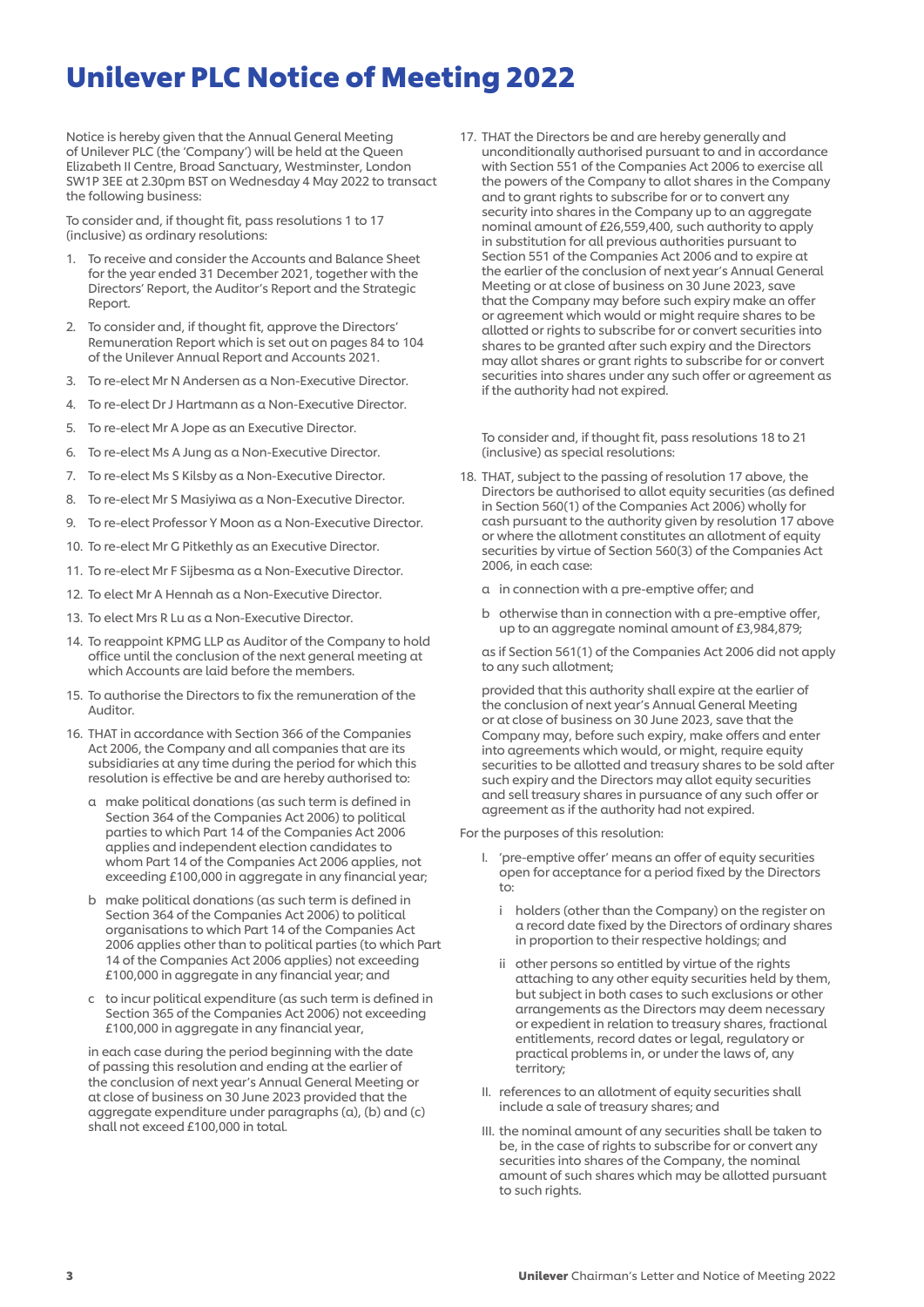### Unilever PLC Notice of Meeting 2022 continued

- 19. THAT, subject to the passing of resolution 17 above and in addition to any authority granted under resolution 18 above, the Directors be authorised to allot equity securities (as defined in Section 560(1) of the Companies Act 2006) wholly for cash pursuant to the authority given by resolution 17 above or where the allotment constitutes an allotment of equity securities by virtue of Section 560(3) of the Companies Act 2006 as if Section 561(1) of the Companies Act 2006 did not apply to any such allotment, such authority to be:
	- a limited to the allotment of equity securities or sale of treasury shares up to an aggregate nominal amount of £3,984,879; and
	- b used only for the purposes of financing (or refinancing, if the authority is to be used within six months after the original transaction) a transaction which the Board of Directors of the Company determines to be an acquisition or other capital investment of a kind described in the Explanatory Notes,

 provided that this authority shall expire at the earlier of the conclusion of next year's Annual General Meeting or at close of business on 30 June 2023, save that the Company may, before such expiry, make offers and enter into agreements which would, or might, require equity securities to be allotted and treasury shares to be sold after the authority given by this resolution has expired and the Directors may allot equity securities and sell treasury shares under any such offer or agreement as if the authority had not expired.

 For the purposes of this resolution, the nominal amount of any securities shall be taken to be, in the case of rights to subscribe for or convert any securities into shares of the Company, the nominal amount of such shares which may be allotted pursuant to such rights.

- 20. THAT the Company be and is hereby generally and unconditionally authorised for the purpose of Section 701 of the Companies Act 2006 to make one or more market purchases (within the meaning of Section 693(4) of the Companies Act 2006) of ordinary shares of 31/9p each in the capital of the Company, subject to the following conditions:
	- a the maximum number of shares which may be hereby purchased is 256,262,000 ordinary shares;
	- b the minimum price, exclusive of expenses, which may be paid for each ordinary share is  $3^{1}/_{9}$ p; and
	- c the maximum price, exclusive of expenses, which may be paid for each ordinary share is not more than the higher of: (i) 5% above the average market value of an ordinary share for the five business days immediately preceding the day on which that ordinary share is contracted to be purchased; and (ii) the higher of the price of the last independent trade and the highest current independent bid on the trading venue where the purchase is carried out.

 The authority conferred by this resolution shall expire at the earlier of the conclusion of next year's Annual General Meeting or at close of business on 30 June 2023, save that the Company may before such expiry enter into any contract under which a purchase of ordinary shares may be completed or executed wholly or partly after such expiry and the Company may purchase ordinary shares in pursuance of such contract as if the authority conferred hereby had not expired.

21. THAT a general meeting other than an annual general meeting may be called on not less than 14 clear days' notice.

By order of the Board R.L.L. Sotamaa, Group Secretary

22 March 2022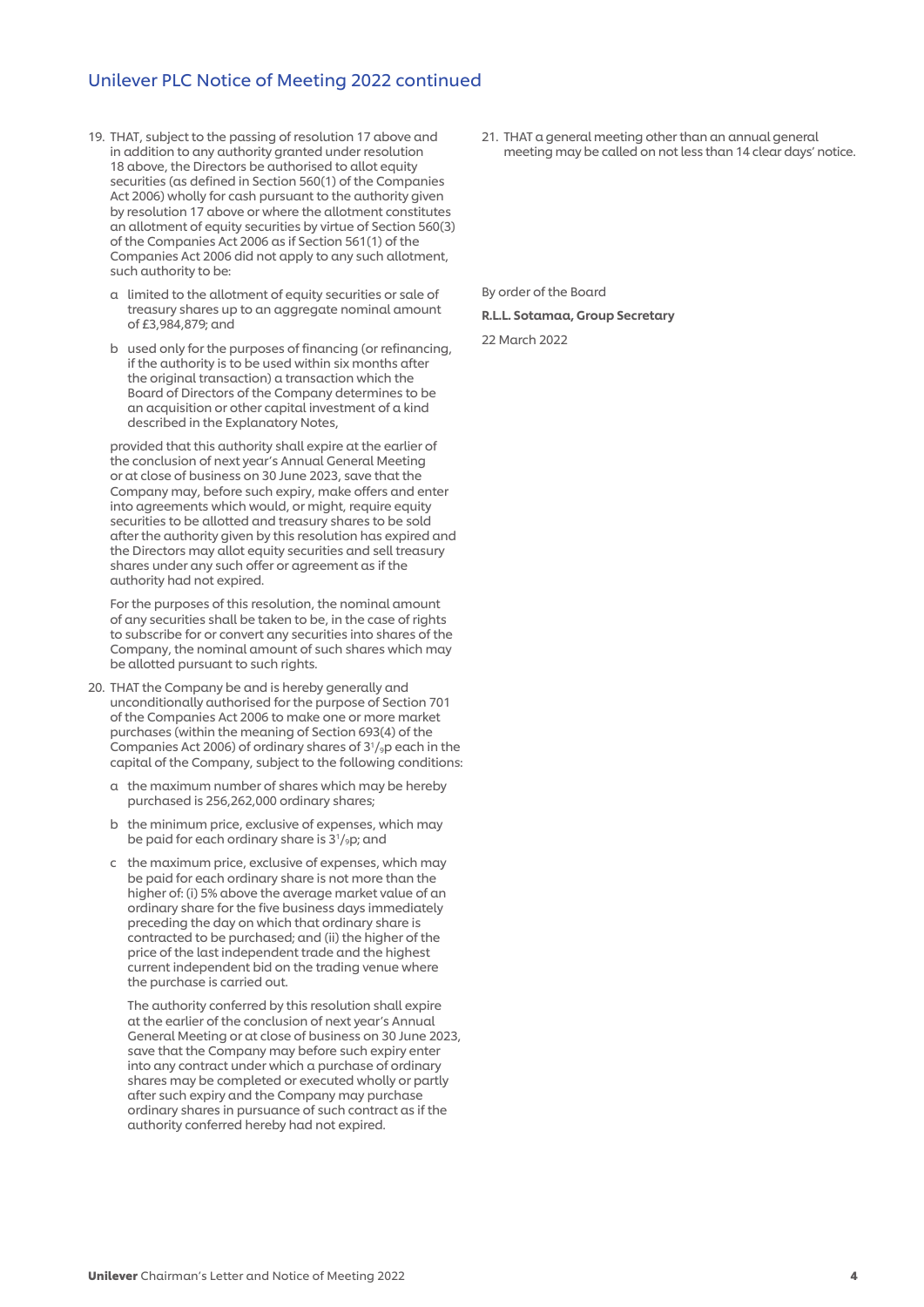## Explanatory notes to the resolutions

## Resolution 1

Report and Accounts for the year ended 31 December 2021 The Directors must lay the Company's Accounts, the Directors' Report, the Auditor's Report and the Strategic Report before the shareholders at a general meeting. This is a legal requirement after the Directors have approved the Accounts, the Directors' Report and the Strategic Report, and the Auditor has prepared its Report.

## Resolution 2

#### Directors' Remuneration Report

Resolution 2 is an advisory vote to approve the Directors' Remuneration Report for the year ended 31 December 2021, which is set out on pages 84 to 104 of the Unilever Annual Report and Accounts 2021.

The Directors' Remuneration Report has been prepared in accordance with the Large and Medium-sized Companies and Groups (Accounts and Reports) Regulations 2008 (as amended) and approved by the Directors. Shareholders must, under Section 439 of the Companies Act 2006, be given the opportunity to approve the Directors' Remuneration Report. In accordance with these requirements, this is an advisory vote.

## Resolutions 3 to 13

#### Re-election and election of Executive and Non-Executive Directors

All Executive Directors and Non-Executive Directors retire each year with such retirement to become effective at the conclusion of the Annual General Meeting of the Company.

In deciding whether to nominate a Director, the Board takes into consideration the outcomes of the Chairman's discussions with each Director on individual performance, the evaluation of the Board and its Committees and the continued good performance of individual Directors. Non-Executive Directors normally serve for a period of up to nine years.

The evaluation of the Board conducted in respect of 2021 considered that all Directors being proposed for re-election or election were effective in their roles and were committed to making available the appropriate time for Board meetings and other duties. Each Director also continues to demonstrate his/her broad and relevant experience, commitment to his/ her role and international outlook. Further information about the evaluation can be found on pages 5 and 69 of the Unilever Annual Report and Accounts 2021. An overview of the skills and experience of the Non-Executive Directors and the biographical details of each Director proposed for re-election and election can be found on pages 72 and 73 of the Unilever Annual Report and Accounts 2021.

Therefore, the Board of Directors, following the recommendations made by the Nominating and Corporate Governance Committee, proposes to re-elect and elect the nominated Executive and Non-Executive Directors.

## Resolution 14

#### Reappointment of Auditor

At each meeting at which Accounts are laid before the members, the Company is required to appoint an Auditor or Auditors to serve until the next such meeting.

## Resolution 15

#### Remuneration of Auditor

This resolution gives authority to the Directors to determine the Auditor's remuneration, which is then disclosed in the next set of Accounts of the Company.

## Resolution 16

#### Political donations and expenditure

Part 14 of the Companies Act 2006 imposes restrictions on companies making political donations to: (a) political parties; (b) other political organisations; and (c) independent election candidates and on incurring political expenditure (in each case, as defined in the Companies Act 2006) without shareholders' consent. It is the policy of the Company not to make such political donations or to incur political expenditure (within the ordinary meaning of those words) and the Directors have no intention of changing that policy. However, as the definitions used in the Companies Act 2006 are broad, it is possible that normal business activities, which might not be thought to be political donations or expenditure in the usual sense, could be caught. On that basis, the authority is being sought purely as a precaution.

## Resolution 17

#### Directors' authorities to allot shares

Renewal of this authority is sought at the Annual General Meeting each year. Section 551 of the Companies Act 2006 provides that the Directors may not issue new shares without shareholder approval. The purpose of this resolution, therefore, is to give the Directors the authority to issue new shares, limited to a maximum of £26,559,400 in new shares at their nominal value (representing 854,000,000 ordinary shares). At 2 March 2022, being the latest practicable date prior to publication of the Notice of Meeting, this represented approximately onethird of the Company's issued ordinary share capital (excluding treasury shares and ordinary shares (including ordinary shares represented by Unilever PLC ADRs) held by or on behalf of companies in the Unilever Group).

The authority sought under this resolution will expire at the earlier of the conclusion of next year's Annual General Meeting or the close of business on 30 June 2023, being the last date by which the Company must hold an Annual General Meeting in 2023.

The Directors have no present intention of exercising the authority sought under this resolution, save that the Company may issue new shares for the purposes of satisfying awards under employee share schemes.

As at 2 March 2022, being the latest practicable date prior to publication of the Notice of Meeting, the Company held 62,976,145 ordinary shares in treasury. As at 2 March 2022, 3,644,035 ordinary shares (including ordinary shares represented by Unilever PLC ADSs) were held by or on behalf of companies in the Unilever Group. The voting rights attaching to those ordinary shares are not exercisable. Therefore, as at 2 March 2022 and excluding those ordinary shares (including ordinary shares represented by Unilever PLC ADSs) held by or on behalf of companies in the Unilever Group, the total number of ordinary shares with exercisable voting rights is 2,562,623,592.

## Resolutions 18 and 19

#### Disapplication of pre-emption rights

Under the Companies Act 2006, a company is generally not permitted to allot shares for cash without first offering those shares: (i) to holders of ordinary shares in proportion to their existing holdings; and (ii) in accordance with a detailed set of procedural requirements. These restrictions may be disapplied in whole or in part provided that shareholder approval is obtained by special resolution, as described below.

In these explanatory notes to Resolutions 18 and 19, reference to an allotment of shares includes allotments of other types of equity securities as well as sales of treasury shares.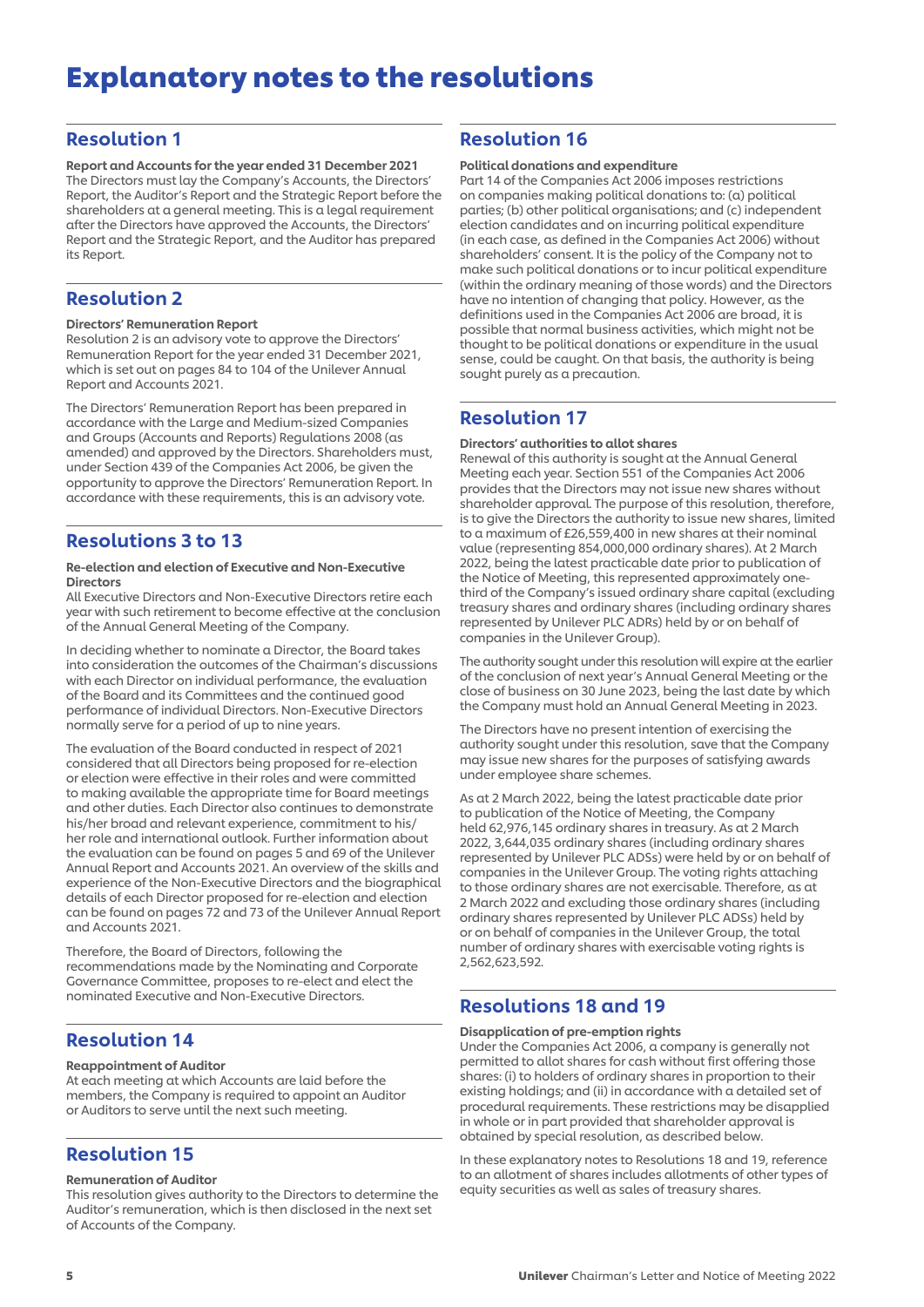## Explanatory notes to the resolutions continued

#### Resolution 18: disapplication for pre-emptive offers and limited non pre-emptive offers

Part (a) of Resolution 18 seeks shareholder authority for the Directors to allot a limited number of shares for cash without regard to the procedural requirements noted above, provided that the shares are first offered to holders of ordinary shares in proportion to their existing holdings. This authority will provide Directors with the flexibility, in connection with such an offer, to make such arrangements as they deem appropriate to deal with relevant legal, regulatory or practical issues, for example, in relation to fractional entitlements.

Part (b) of Resolution 18 seeks shareholder authority for the Directors to allot a limited number of shares for cash, without first offering those shares to holders of ordinary shares in proportion to existing holdings. The aggregate nominal value of shares that may be allotted pursuant to part (b) is £3,984,879. This amount is equivalent to 5% of the total issued ordinary share capital of the Company (excluding treasury shares and ordinary shares (including ordinary shares represented by Unilever PLC ADSs) held by or on behalf of companies in the Unilever Group), as at 2 March 2022, being the latest practicable date prior to publication of the Notice of Meeting.

As at 2 March 2022, being the latest practicable date prior to publication of the Notice of Meeting, the Company held 62,976,145 ordinary shares in treasury. As at 2 March 2022, 3,644,035 ordinary shares (including ordinary shares represented by Unilever PLC ADSs) were held by or on behalf of companies in the Unilever Group. The voting rights attaching to those ordinary shares are not exercisable. Therefore, as at 2 March 2022 and excluding those ordinary shares (including ordinary shares represented by Unilever PLC ADSs) held by or on behalf of companies in the Unilever Group, the total number of ordinary shares with exercisable voting rights is 2,562,623,592.

The Directors intend to adhere to the provisions of the Preemption Group's Statement of Principles and not to allot shares for cash pursuant to part (b) of Resolution 18 in excess of an amount equal to 7.5% of the total issued ordinary share capital of the Company, exclusive of treasury shares, within a rolling three-year period, other than:

- with prior consultation with shareholders; or
- ii in connection with an acquisition or specified capital investment (as described below) which is announced contemporaneously with the allotment or which has taken place in the preceding six-month period and is disclosed in the announcement of the allotment.

#### Resolution 19: disapplication for limited non pre-emptive offers in connection with acquisitions and specified capital investments

The purpose of Resolution 19 is to provide Directors with an additional authority to that sought under part (b) of Resolution 18, for use in the limited circumstances described below.

Resolution 19 seeks shareholder authority for the Directors to allot an additional, limited number of shares for cash,without first offering those shares to holders of ordinary shares in proportion to existing holdings. However, in accordance with the Pre-emption Group's Statement of Principles, any such allotment may only be made in connection with an acquisition or specified capital investment which is announced contemporaneously with the allotment, or which has taken place in the preceding six-month period and is disclosed in the announcement of the allotment.

For these purposes, a 'specified capital investment' means one or more specific capital investment related uses for the proceeds of an allotment of shares, in respect of which sufficient information regarding the effect of the transaction on the Company, the assets the subject of the transaction and (where appropriate) the profits attributable to them is

made available to shareholders to enable them to reach an assessment of the potential return.

The aggregate nominal value of shares that may be allotted pursuant to Resolution 19 is £3,984,879. This amount is equivalent to 5% of the total issued ordinary share capital of the Company (excluding treasury shares and ordinary shares (including ordinary shares represented by Unilever PLC ADSs) held by or on behalf of companies in the Unilever Group), as at 2 March 2022 (being the latest practicable date prior to publication of the Notice of Meeting) and is in addition to an equivalent number of shares which may be allotted pursuant to part (b) of Resolution 18. If the authority sought in Resolution 19 is used, the Company will publish details of such use in its next annual report. As at 2 March 2022, the Company held 62,976,145 ordinary shares in treasury.

The Directors have no current intention of exercising the authorities sought in Resolutions 18 and 19 but consider that they are appropriate in order to allow the Company the flexibility to finance business opportunities without the need to comply with the strict requirements of the Companies Act 2006. The Directors will only exercise such authorities where they consider that doing so is in the best interests of the Company.

The authorities sought under Resolutions 18 and 19 will expire at the earlier of the conclusion of next year's Annual General Meeting or the close of business on 30 June 2023, being the last date by which the Company must hold an Annual General Meeting in 2023.

## Resolution 20

Company's authority to purchase its own shares Renewal of this authority is also sought at the Annual General Meeting each year. The Directors believe that it is advantageous for the Company to have the flexibility to purchase its own shares, and this resolution provides the authority from shareholders to do so.

The resolution specifies the maximum number of shares which may be acquired which at 2 March 2022 (being the latest practicable date prior to the publication of this Notice of Meeting) represented just under 10% of the Company's issued ordinary share capital and the maximum and minimum prices at which they may be bought. As at 2 March 2022, the Company held 62,976,145 ordinary shares in treasury. As at 2 March 2022, 3,644,035 ordinary shares (including ordinary shares represented by Unilever PLC ADSs) were held by or on behalf of companies in the Unilever Group. The voting rights attaching to those ordinary shares are not exercisable. Therefore, as at 2 March 2022 and excluding those ordinary shares (including ordinary shares represented by Unilever PLC ADSs) held by or on behalf of companies in the Unilever Group, the total number of ordinary shares with exercisable voting rights in the Company is 2,562,623,592.

The purchase of shares by the Company under this authority would be carried out by a purchase in the market and should not be confused with any share dealing facilities which may be offered to shareholders by the Company from time to time.

The Company would consider holding any of its own shares that it purchases pursuant to the authority conferred by this resolution as treasury shares. This would give the Company the ability to sell or transfer treasury shares quickly and cost- effectively, including for the purposes of meeting obligations under employees' share schemes, and would provide the Company with additional flexibility in the management of its capital base. The authority sought under this resolution will expire at the earlier of the conclusion of next year's Annual General Meeting or the close of business on 30 June 2023, being the last date by which the Company must hold an Annual General Meeting in 2023.

Any shares purchased would be held as 'treasury shares', in which case they could be held in the name of the Company or another Unilever Group company pending their use to meet obligations under an employee share scheme or resale. Shares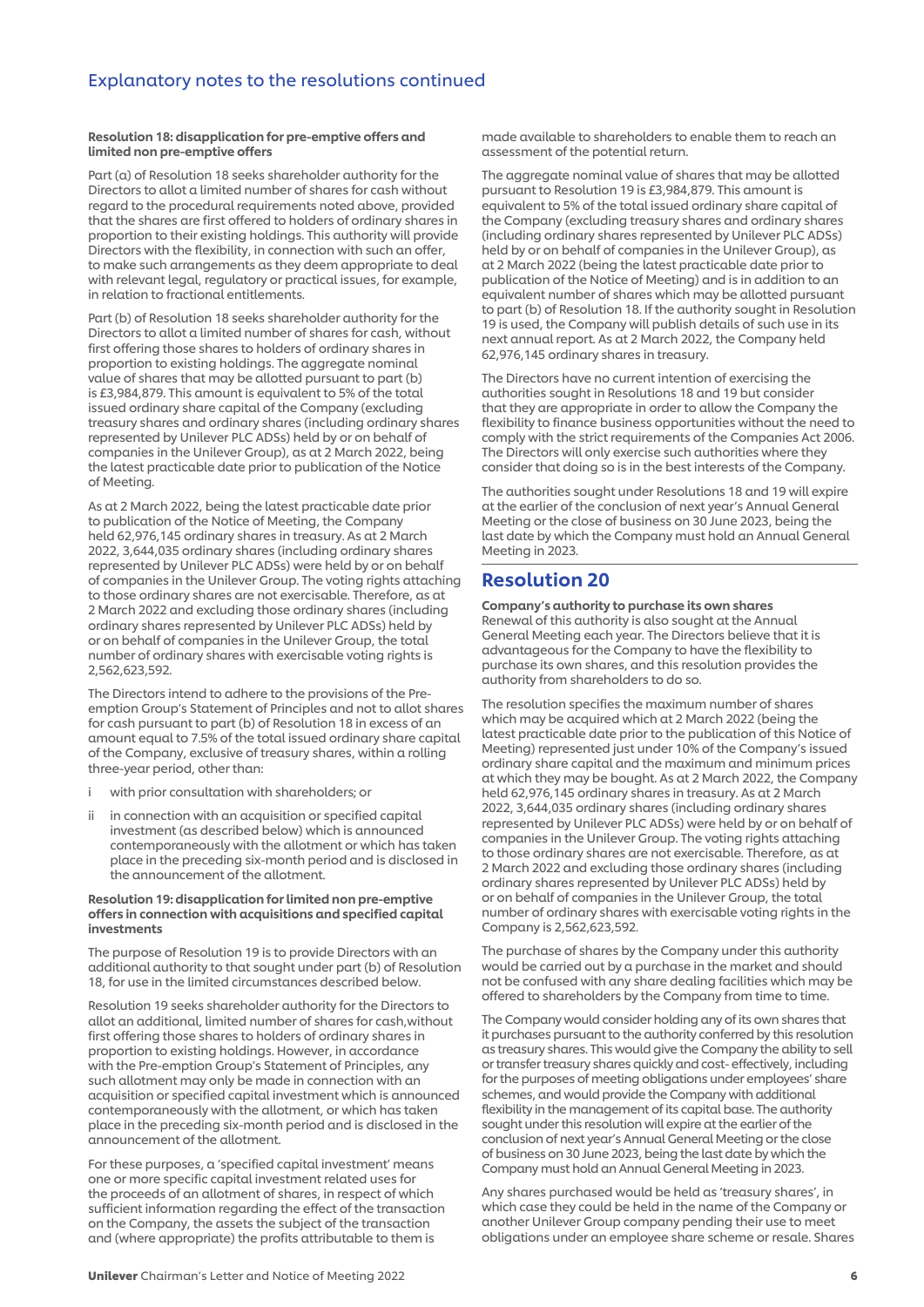## Explanatory notes to the resolutions continued

purchased and not otherwise so used may also be cancelled at the discretion of the Company.

## Resolution 21

#### Notice period for General Meetings

This resolution seeks the approval of shareholders (as required by the Companies (Shareholders' Rights) Regulations 2009 (the 'Shareholders' Rights Regulations')) to replace a similar authority granted to the Directors at the 2021 Annual General Meeting to allow the Company to call general meetings (other than annual general meetings) on 14 clear days' notice. The Company does not intend to use this authority

routinely. The Company envisions that this authority would be used only in limited circumstances for time-sensitive matters where a shorter notice period would be to the advantage of shareholders as a whole. The Company would also need to meet the requirements for electronic voting in the Shareholders' Rights Regulations before it could then call a general meeting on 14 clear days' notice.

The authority sought under this resolution will expire at the earlier of the conclusion of next year's Annual General Meeting or the close of business on 30 June 2023, being the last date by which the Company must hold an Annual General Meeting in 2023.

The tables below set out the diversity of our Non-Executive Directors standing for election or re-election at the AGM.

**Gender** 



American Austrian British Canadian Chinese Danish Dutch Zimbabwean

\* Taking into account that some Non-Executive Directors have dual-nationality.

3

 $\Box$  0 to 3 years ■ 3 to 6 years ■ 6 to 9 years



5 4

3 3 ■ Black

**Tenure**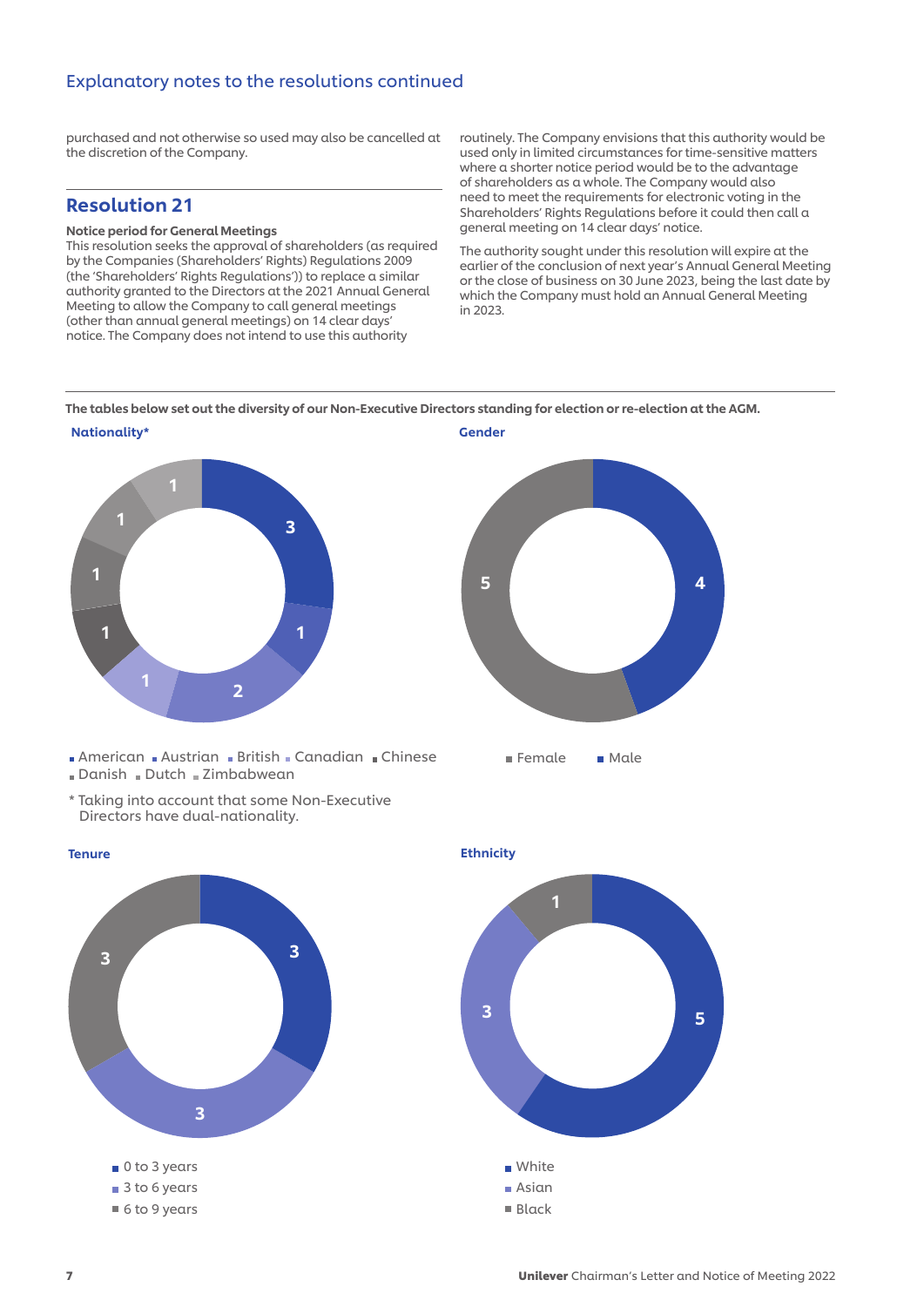## Notes to the Notice of Meeting 2022

- 1. Shareholders will have the right to attend and vote at the Annual General Meeting (AGM). Registration will start at 1.45pm. If you are attending the AGM in person please bring the Attendance Card included within your Proxy Form or, if you opt to receive your communications electronically, a copy of your shareholder email and hand it in on arrival. It is necessary for your admission to the meeting. If you do not bring this form or email with you, then proof of identification will be required for you to gain admittance to the AGM.
- 2. A shareholder who is unable or does not wish to attend the AGM is entitled to appoint one or more Proxies to exercise all or any of his/her rights to attend and to speak and vote on his/her behalf at the meeting. A Proxy need not be a shareholder. A Proxy Form which may be used to make such appointment and give Proxy instructions accompanies this Notice of Meeting. If you do not have a Proxy Form and believe that you should have one, or if you require additional forms, please contact Computershare Investor Services PLC on 0370 600 3977. You can only appoint a Proxy using the procedures set out in these notes and the notes to the Proxy Form.
- 3. A shareholder may appoint more than one Proxy in relation to the AGM, provided that each Proxy is appointed to exercise the rights attached to a different share or shares held by that shareholder. To do this, that shareholder must complete a separate Proxy Form for each Proxy. Shareholders can copy their original Proxy Form for this purpose. A proxy form is included with this Notice of AGM and additional Proxy Forms can also be obtained from Computershare Investor Services PLC on 0370 600 3977.

 A shareholder appointing more than one Proxy should indicate the number of shares for which each Proxy is authorised to act on his or her behalf and place an 'X' in the box provided on the Proxy Form to confirm the instruction is one of a multiple.

- 4. To be valid any Proxy Form must be received by hand or by post at Computershare Investor Services PLC, The Pavilions, Bridgwater Road, Bristol BS99 6ZY, no later than 2.30pm BST on 2 May 2022.
- 5. A shareholder can also submit his or her vote or, in accordance with Section 333A of the Companies Act 2006, appoint a Proxy electronically, by logging on to www.unilever.com/agm, clicking on 'AGM and Voting' and selecting the electronic voting option. To do this, a shareholder will need the Shareholder Reference Number (SRN), Control Number and five-digit PIN shown on the front of the Proxy Form. Electronic Proxy appointments must be received, in accordance with the instructions on the website, by no later than 2.30pm BST on 2 May 2022. Please note that an electronic communication in respect of the appointment of a Proxy which contains a computer virus may not be accepted. The Company will try to inform the shareholder in question of a rejected communication and will try to ensure that its outgoing electronic communications are, as far as reasonably practicable, virus free.
- 6. In the case of a shareholder which is a company, the Proxy Form must be executed under its common seal or be signed on its behalf by an attorney or officer duly authorised. All signatories must state their capacity (eg director, secretary).
- 7. Any power of attorney or any other authority under which the Proxy Form is signed (or a copy of such authority certified by a notary) must be included with the Proxy Form.
- 8. A 'Vote withheld' is not a vote in law, which means that the vote will not be counted in the proportion of votes 'For' and 'Against' the resolutions. A shareholder who does not give any voting instructions in relation to the resolutions should note that his/her Proxy will have authority to vote or to withhold a vote on the resolution as he/she thinks fit. A Proxy will also have authority to vote or to withhold a vote on any other business (including amendments to the resolutions) which properly comes before the AGM as he/she thinks fit.
- 9. CREST members who wish to appoint a Proxy or Proxies through the CREST electronic proxy appointment service may do so for the AGM and any adjournment(s) thereof by using the procedures described in the CREST Manual. CREST personal members or other CREST sponsored members, and those CREST members who have appointed a service provider(s), should refer to their CREST sponsor or voting service provider(s), who will be able to take the appropriate action on their behalf.
- 10. In order for a Proxy appointment or instruction made using the CREST service to be valid, the appropriate CREST message (a 'CREST Proxy Instruction') must be properly authenticated in accordance with the specifications of Euroclear UK and Ireland Limited (Euroclear), and must contain the information required for such instruction, as described in the CREST Manual (available via www. euroclear.com). The message, regardless of whether it constitutes the appointment of a Proxy or is an amendment to the instruction given to a previously appointed Proxy, must, in order to be valid, be transmitted so as to be received by the Company's agent (ID number 3RA50) by the latest time for receipt of Proxy appointments specified in this Notice of Meeting. For this purpose, the time of receipt will be taken to be the time (as determined by the timestamp applied to the message by the CREST Application Host) from which the Company's agent is able to retrieve the message by enquiry to CREST in the manner prescribed by CREST. After this time any change of instructions to Proxies appointed through CREST should be communicated to the appointee through other means.
- 11. CREST members and, where applicable, their CREST sponsors or voting service providers, should note that Euroclear does not make available special procedures in CREST for any particular message. Normal system timings and limitations will therefore apply in relation to the input of CREST Proxy Instructions. It is the responsibility of the CREST member concerned to take (or, if the CREST member is a CREST personal member, or sponsored member or has appointed a voting service provider, to procure that his CREST sponsor or voting service provider(s) take(s)) such action as shall be necessary to ensure that a message is transmitted by means of the CREST system by any particular time. In connection with this, CREST members and, where applicable, their CREST sponsors or voting system providers are referred, in particular, to those sections of the CREST Manual concerning practical limitations of the CREST system and timing.
- 12. The Company may treat as invalid a CREST Proxy Instruction in the circumstances set out in Regulation  $35(5)(a)$  of the Uncertificated Securities Regulations 2001.
- 13. Holders of shares in the Company held through Euroclear Nederland who wish to attend the meeting in person can register themselves via www.abnamro.com/evoting. Holders of shares who wish to participate in the voting process can render their voting instructions electronically via www.abnamro.com/evoting. Holders of shares will be asked to identify themselves at the meeting using a valid passport, identity card or driving licence.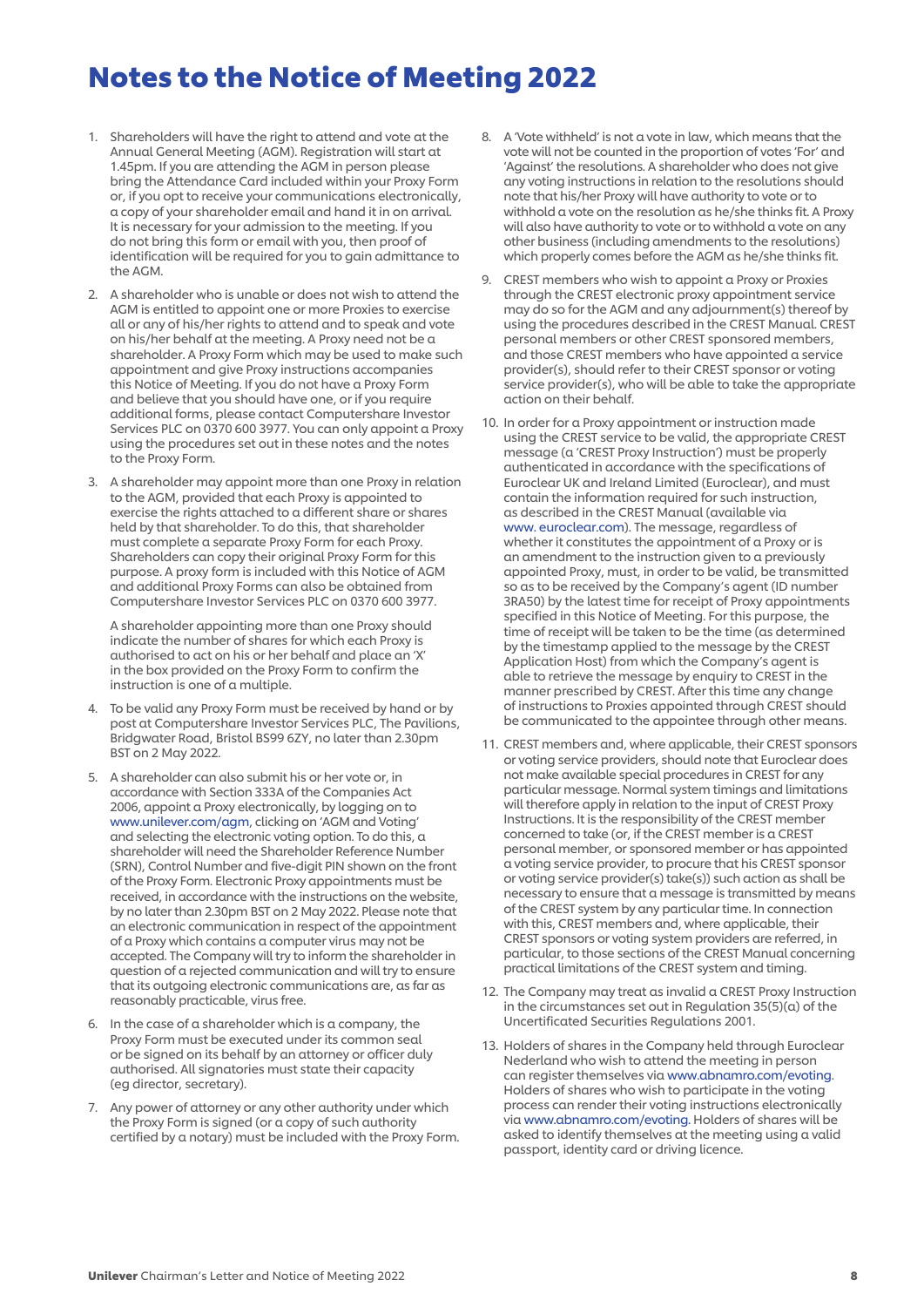## Notes to the Notice of Meeting 2022 continued

- 14. Only one holder of shares may vote by Proxy. In the case of joint holders, where more than one of the joint holders purports to appoint a Proxy, only the appointment submitted by the most senior holder will be accepted. Seniority is determined by the order in which the names of the joint holders appear in the Company's register of members in respect of the joint holding (the first-named being the most senior).
- 15. If two or more valid but differing appointments of a Proxy are received in respect of the same share for use at the same meeting, the one which is last received (regardless of its date or the date of its signature) shall be treated as replacing and revoking the others as regards that share; if the Company is unable to determine which was last received, none of them shall be treated as valid in respect of that share.
- 16. Any person to whom this Notice of Meeting is sent who is a person nominated under Section 146 of the Companies Act 2006 to enjoy information rights (a 'Nominated Person') may, under an agreement between him/her and the shareholder by whom he/she was nominated, have a right to be appointed (or to have someone else appointed) as a Proxy for the AGM. If a Nominated Person has no such Proxy appointment right or does not wish to exercise it, he/she may, under any such agreement, have a right to give instructions to the shareholder as to the exercise of voting rights. The statement of the rights of shareholders in relation to the appointment of Proxies in paragraphs 2 and 3 above does not apply to Nominated Persons. The rights described in those paragraphs can only be exercised by shareholders of the Company.
- 17. The Company specifies that only those shareholders registered in the register of members of the Company at close of business on 2 May 2022 shall be entitled to vote at the AGM in respect of the number of shares registered in their name at that time. Changes to the register of members after the relevant deadline shall be disregarded in determining the rights of any person to vote at the AGM. If the AGM is adjourned, only shareholders entered on the Company's register of members not later than 48 hours before the time fixed for the adjourned meeting shall be entitled and vote at the meeting.
- 18. Voting on the resolutions will be conducted by way of a poll. This will ensure an exact and definitive result.
- 19. Any corporation which is a shareholder can appoint one or more corporate representatives who may exercise on its behalf all of its powers as a shareholder provided that they do not do so in relation to the same shares.
- 20. Under Section 527 of the Companies Act 2006 shareholders meeting the threshold requirements set out in that Section have the right to require the Company to publish on a website a statement setting out any matter relating to:
	- a the audit of the Company's accounts (including the auditor's report and the conduct of the audit) that are to be laid before the AGM; or
	- b any circumstance connected with an auditor of the Company ceasing to hold office since the previous meeting at which annual accounts and reports were laid in accordance with Section 437 of the Companies Act 2006.
- 21. The Company may not require the shareholders requesting any such website publication to pay its expenses in complying with Sections 527 or 528 of the Companies Act 2006. Where the Company is required to place a statement on a website under Section 527 of the Companies Act 2006, it must forward the statement to the Company's auditor no later than the time when it makes the statement available on the website. The business which may be dealt with at the AGM includes any statement that the Company has been required under Section 527 of the Companies Act 2006 to publish on a website.
- 22. Any shareholder attending a meeting of the Company has the right to ask questions. The Company must cause to be answered any such question relating to the business being dealt with at the meeting but no such answer need be given if:
	- a to do so would interfere unduly with the preparation for the meeting or involve the disclosure of confidential information;
	- b the answer has already been given on a website in the form of an answer to a question; or
	- c it is undesirable in the interests of the Company or the good order of the meeting that the questions be answered.

 Shareholders are encouraged to submit questions for the Q&A session in advance of the AGM by emailing shareholder.services@unilever.com before 1.00pm BST on 29 April 2022.

- 23. A copy of this notice, and other information required by Section 311A of the Companies Act 2006, can be found at www.unilever.com/agm.
- 24. To view the live webcast of the AGM you will need to visit meetnow.global/UnileverAGM22 on your device operating a compatible browser using the latest version of Chrome, Firefox, Edge or Safari. Please note that Internet Explorer is not supported. It is highly recommended that you check your system capabilities in advance of the AGM on 4 May 2022.

 Please use your unique Shareholder Reference Number and PIN as displayed on your Form of Proxy to access the live webcast. These details are unique to you and will allow access to the live webcast.

 Shareholders who render their voting instructions electronically via www.abnamro.com/evoting will be given the option of attending the live webcast. Shareholders who wish to attend the live webcast should send an email to ava@nl.abnamro.com after rendering the voting instructions.

25. If you would like to delegate your access to the live webcast to a third party or a corporate representative then please contact Computershare Investor Services PLC by email at corporate-representatives@computershare.co.uk or alternatively call 0370 600 3977, providing details of your delegate, including their email address so that unique credentials can be issued to allow the delegate to access the live webcast.

 This instruction must be received by Computershare by 2.30pm BST on Monday 2 May 2022. Access credentials will be emailed to the delegate one working day prior to the meeting conditional on evidence of your delegation having been received and accepted. Lines are open 8.30am to 5.30pm Monday to Friday (excluding bank holidays). This delegation relates to access to the live webcast only and will not impact your proxy appointment for voting purposes.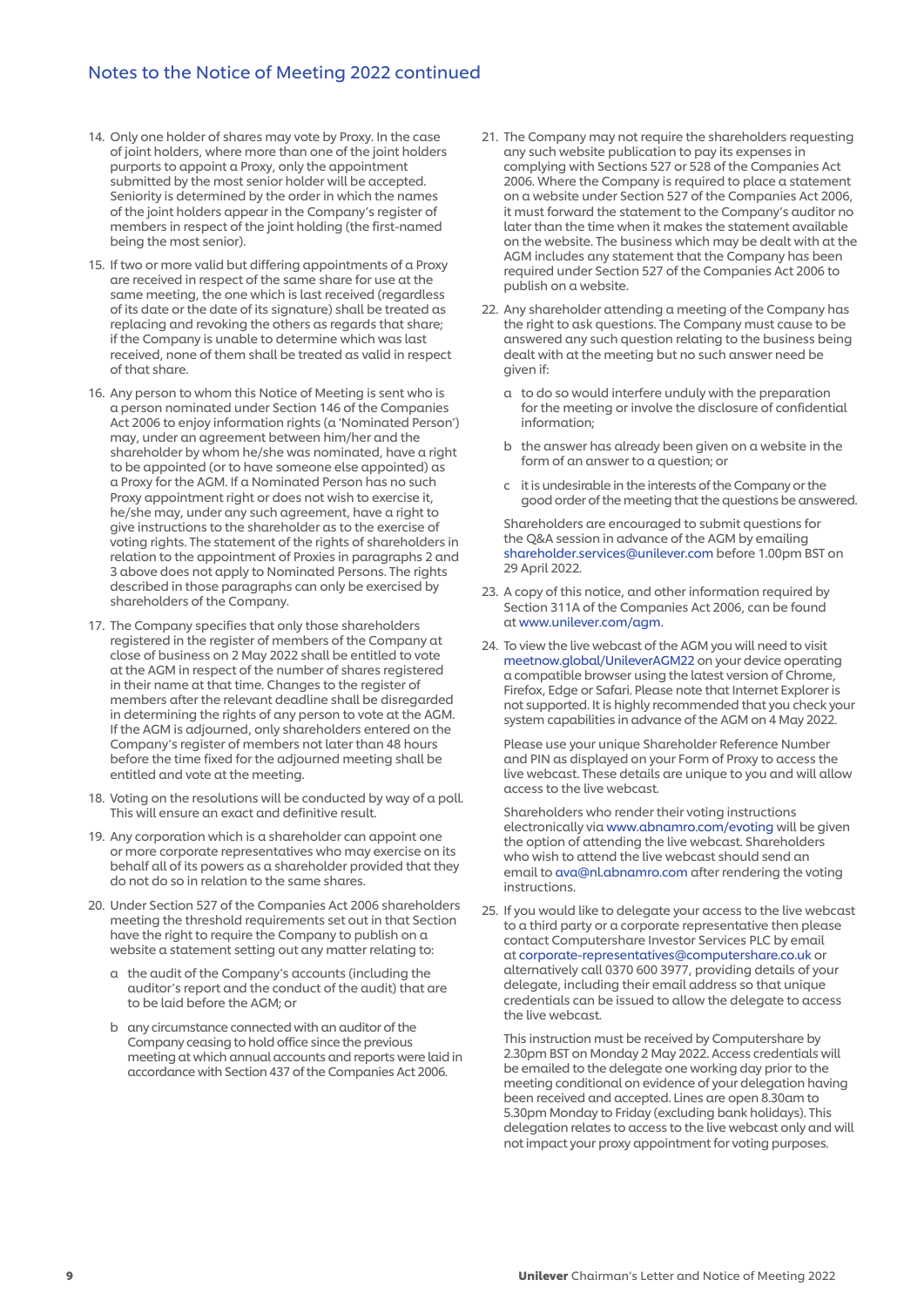### Notes to the Notice of Meeting 2022 continued

 If you have not been provided with your access credentials, please ensure you contact Computershare on the morning of the live webcast, but no later than 12 noon BST on 4 May 2022.

- 26. Access to the live webcast via meetnow.global/UnileverAGM22 will be available from 2.15pm BST on 4 May 2022. It is your responsibility to ensure connectivity for the duration of the live webcast.
- 27. Persons who are not shareholders of the Company (or their appointed delegate or corporate representative) are not able to attend the live webcast unless prior arrangements have been made with the Company.
- 28. Copies of the following documents are available for inspection at the place of the AGM from at least 15 minutes
	- a the Executive Directors' service contracts; and
	- b letters of appointment of the Non-Executive Directors.
- 29. As at 2 March 2022 (being the latest practicable date prior to the publication of the Notice of Meeting) the total number of issued ordinary shares of Unilever PLC was 2,629,243,772. As at 2 March 2022, the Company held 62,976,145 ordinary shares in treasury. As at 2 March 2022, 3,644,035 ordinary shares (including ordinary shares represented by Unilever PLC ADSs) were held by or on behalf of companies in the Unilever Group. The voting rights attaching to those ordinary shares are not exercisable. Therefore, as at 2 March 2022 and excluding those ordinary shares (including ordinary shares represented by Unilever PLC ADSs) held by or on behalf of companies in the Unilever Group, the total number of ordinary shares with exercisable voting rights in the Company is 2,562,623,592.
- 30. The Company may decide that it is in the interests of our employees and shareholders to adopt measures to preserve the health and wellbeing of any persons attending the AGM. Additionally, The Queen Elizabeth II Centre may also choose to adopt their own measures. We therefore encourage shareholders to check our website (www.unilever.com/agm) regularly for the latest information on arrangements for the AGM. If you are experiencing COVID-19 symptoms, or are required to self-isolate or quarantine, please do not attend the AGM. Anyone displaying COVID-19 symptoms and who attempts to attend the AGM may not be admitted to the AGM and/or may be removed from the AGM to ensure the health and wellbeing of other individuals in attendance.
- 31. The UK Government's measures may change in response to further developments in the COVID-19 pandemic between the date of this Notice of Meeting and the date of the AGM, and there is no guarantee that the current guidance regarding COVID-19 will remain the same by the date of the AGM. We therefore encourage shareholders to check our website (www.unilever.com/agm) regularly for the latest information on arrangements for the AGM.

#### Route Description

The Queen Elizabeth II Centre is in close proximity to Westminster and St James's Park underground stations, both within walking distance.